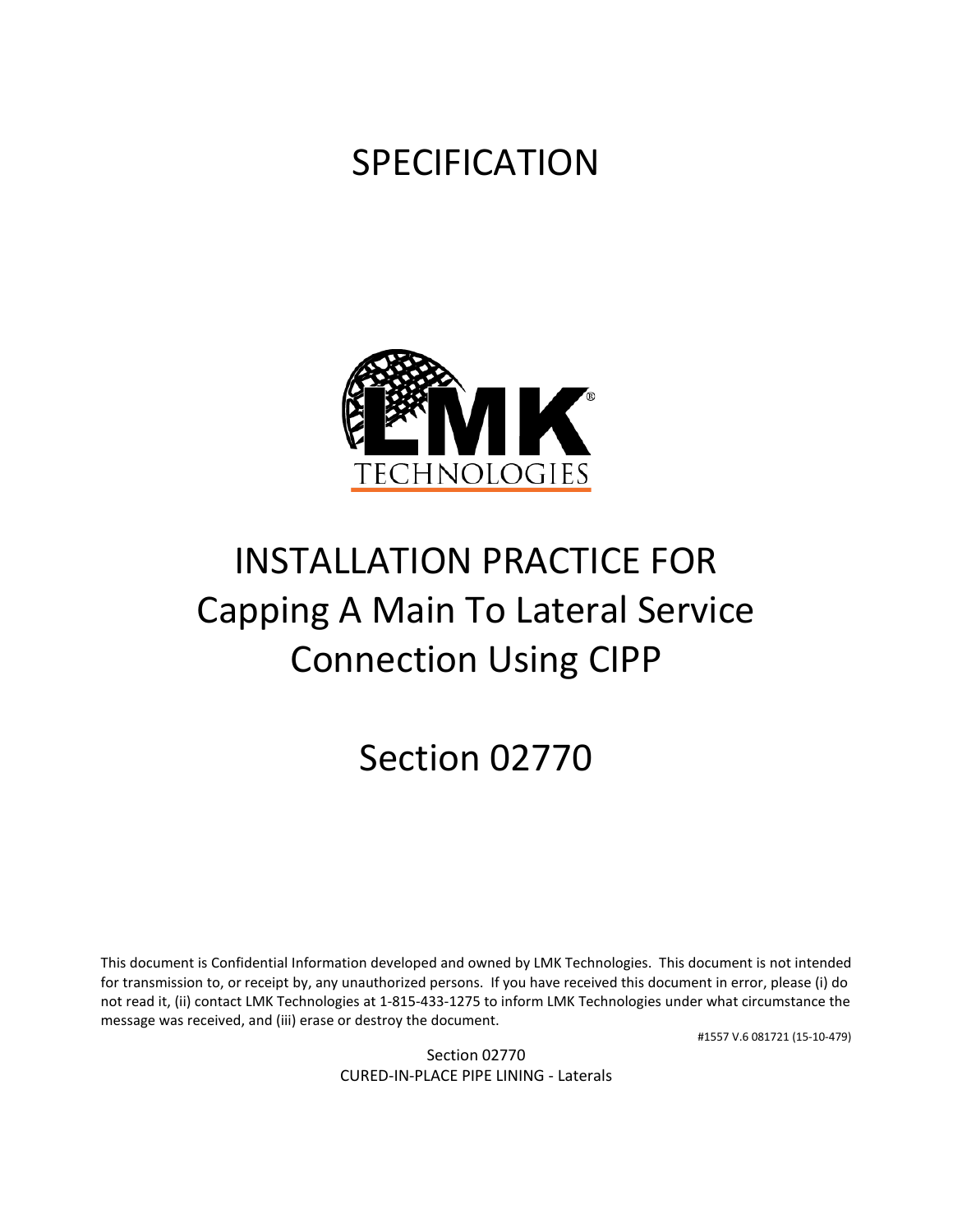#### **1.0 INTENT**

1.1 This specification covers material requirements, installation practices, and test methods for the capping of a sewer service lateral pipe and the main connection without excavation. The pipe renovation shall be accomplished by the inflation of a resin impregnated, single-piece cured-inplace (CIPP) spot repair outfitted with an engineered, molded hydrophilic gasket seal that is designed specifically for closing off the CIPP/lateral connection interface. When cured, the liner extends over the service lateral and the full circumference of the main pipe at the lateral connection. The materials and installation practices shall, at a minimum, adhere to the requirements of ASTM 1216 and ASTM F3240-17 "Standard Practice for Installation of Seamless Molded Hydrophilic Gaskets (SMHG) for Long-Term Watertightness of Cured-in-Place Rehabilitation of Main and Lateral Pipelines."

1.2 This specification takes precedence over any other similar specification that may be found in other sections of the bid documents.

#### **2.0 GENERAL**

2.1 The reconstruction shall be accomplished using a resin absorbent textile tube of particular length and a thermo-set resin with physical and chemical properties appropriate for the application. The launching device and launching hose is winched through the mainline and positioned at the appropriate service lateral connection. The mainline bladder is inflated seating the hydrophilic molded gaskets over the connection and pressing the against the main pipe at the The resin-saturated liner is cured with the molded gaskets embedded in-place between the host pipe and the new liner, and the bladder and launching device are removed from the pipe.

#### **3.0 APPROVED PRODUCTS**

*Cap-A-Connection* **By LMK Technologies, LLC 1779 Chessie Lane Ottawa, IL 61350 815-640-9302 [www.lmktechnologies.com](http://www.lmktechnologies.com/t-liner.php)**

#### **4.0 Installer and Product Requirements**

4.1 All sewer products must provide a 50 year design life, stamped by a licensed Professional Engineer (P.E.) in order to minimize the owner's long term risk of failure. Only skilled contractors utilizing products that are manufactured in a controlled factory environment with substantial successful long term track records and/or manufacturer's certification of training completion will be considered.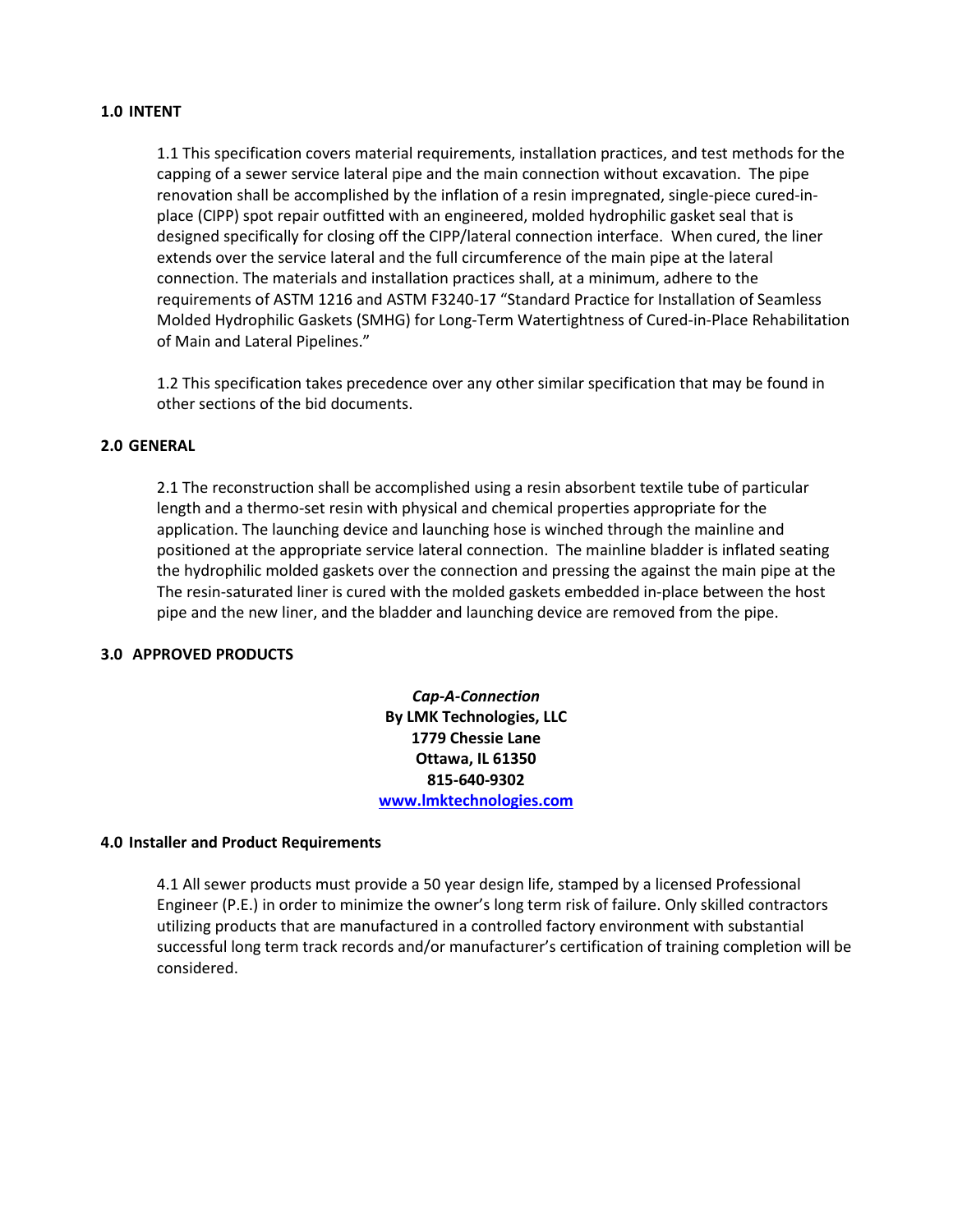4.2 Product installers must document the following minimum criteria to be deemed commercially acceptable:

| <b>Product</b>                  | Unit | <b>Minimum Requirement for</b><br>Installer* |
|---------------------------------|------|----------------------------------------------|
| <b>Main/Lateral Connections</b> | EА   | 50                                           |
| Lateral Liner                   | LF   | 100                                          |
|                                 |      |                                              |

\*Installers who have less than the minimum required installation experience can qualify by employing a Manufacturer's Technical Trainer who meets the requirements.

4.3 For installers to be considered commercially proven, the above referenced minimum number of units of successful wastewater collection system installations must be documented to the satisfaction of the owner to assure commercial viability of the proposed liner system.

4.4 All sewer rehabilitation products submitted for approval must provide third party test results supporting the long term performance and structural strength of the product and such data shall be satisfactory to the owner. Test results are to include the main and hydrophilic molded gasket seals. Test samples shall be prepared so as to simulate installation methods and trauma of the product. No product will be approved without testing verification for all components proposed.

4.5 The Installer (the licensed company or subcontractor bidding) must meet the minimum requirements above or be pre-approved by the owner. This is a company requirement; personal history is valuable, however will not be considered in evaluating the company's ability to meet the minimum requirements of this specification. The Contractor must have installed the same product (in the same constructed configuration) proposed for a minimum of 3 months. Installers who have less than 3 months installation experience can qualify by having a manufacturer's representative present during installation.

#### **5.0 MATERIAL**

5.1 Mainline Liner Tube - The main liner tube shall be formed from a flat sheet of resin absorbent material suitable for CIPP. The forming of the tube is accomplished by one end of the textile sheet overlapping the second end and sized accordingly to create a circular lining equal to the inner diameter of the lined main pipe. The interior of the textile sheet shall be laminated with an impermeable, translucent flexible membrane. The textile sheet before insertion shall be permanently marked on the membrane as a "Lateral Identification" correlating to the address of the building the lateral pipe provides service.

5.2 Hydrophilic Gasket Seals - The mainline tube shall include a seamless cylindrically molded gasket attached to the main liner tube at the connection or four molded hydrophilic O-rings at the mainline termination ends. The gasket(s) must be a minimum of 2.5mm thick and must retain this consistent thickness under installation pressures. The gaskets and the installation of the gaskets shall conform to ASTM F3240. The hydrophilic gasket seals must be manufactured in a controlled factory environment with strict quality control and quality assurance protocols. A liquid sealant, adhesives or other fluid like materials having paste like consistency will not be accepted. The hydrophilic gasket seals shall include test data that supports substantial expansion properties so to form a watertight compression end seal. The test protocol shall simulate subterranean conditions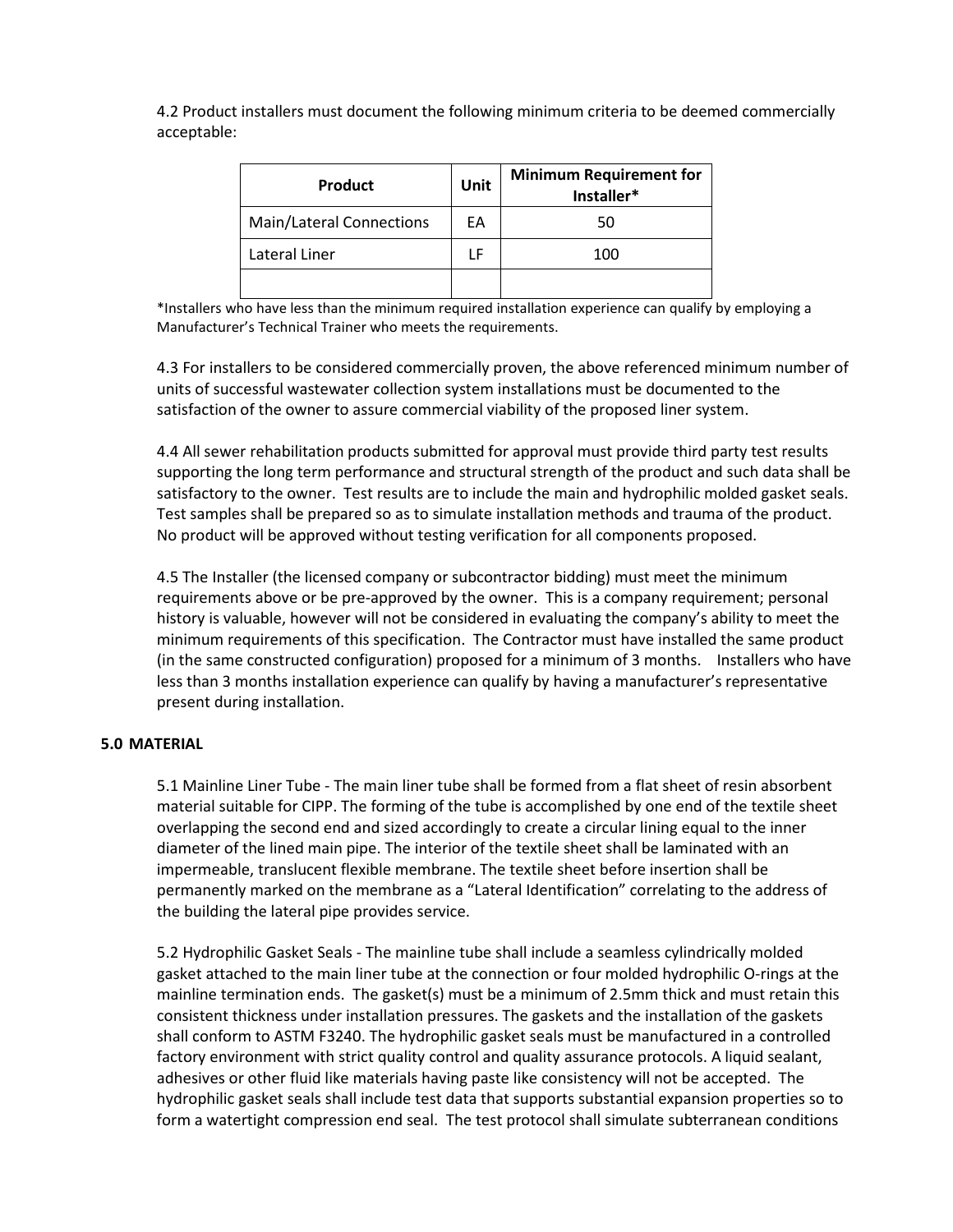and hydraulic loading at surface. Gasket seal submittals must include tests data simulating hydration/dehydration conditions for a period of 10,000-hours and the test results must successfully demonstrate and document long-term performance without deterioration, loss of material, flexibility, and expansion of the gasket during repeated cycles of hydration and dehydration.

5.3 Bladder Assembly - The liner assembly shall be surrounded by a second impermeable, inflatable, invertible, flexible translucent membrane bladder that will form a liner/bladder assembly. The translucent bladder shall facilitate vacuum impregnation while monitoring the resin saturation process.

#### **6.0 RESIN SYSTEM**

6.1 The resin/liner system shall conform to ASTM D5813 Section 8.2.2.

6.2 The resin shall be a corrosion resistant polyester, vinyl ester or epoxy resin and catalyst system that when properly cured within the composite liner assembly, meets the requirements of ASTM F1216, the physical properties herein, and those which are to be utilized in the design of the CIPP, for this project.

6.3 The resin shall produce a CIPP, which will comply with the structural and chemical resistance requirements of ASTM F1216.

| <b>TABLE 1</b>           |                 |                         |  |
|--------------------------|-----------------|-------------------------|--|
| <b>PROPERTY</b>          | <b>STANDARD</b> | <b>MINIMUM VALUE</b>    |  |
| <b>Flexural Strength</b> | ASTM D790       | 4,500 psi (31 MPa)      |  |
| <b>Flexural Modulus</b>  | ASTM D790       | 250,000 psi (1,724 MPa) |  |

6.4 CIPP Initial Structural Properties per Table 1

#### **7.0 DESIGN CONSIDERATIONS**

7.1 The cap thickness shall be designed per ASTM F1216, Appendix X1.

7.2 The CIPP design shall assume no bonding to the original pipe.

7.3 The resin saturated main sheet must place the resin in full contact with the host pipe. The cured liner must provide coating on the interior.

7.4 The liner must be smooth and have an average roughness coefficient "n" factor of 0.013 or lower.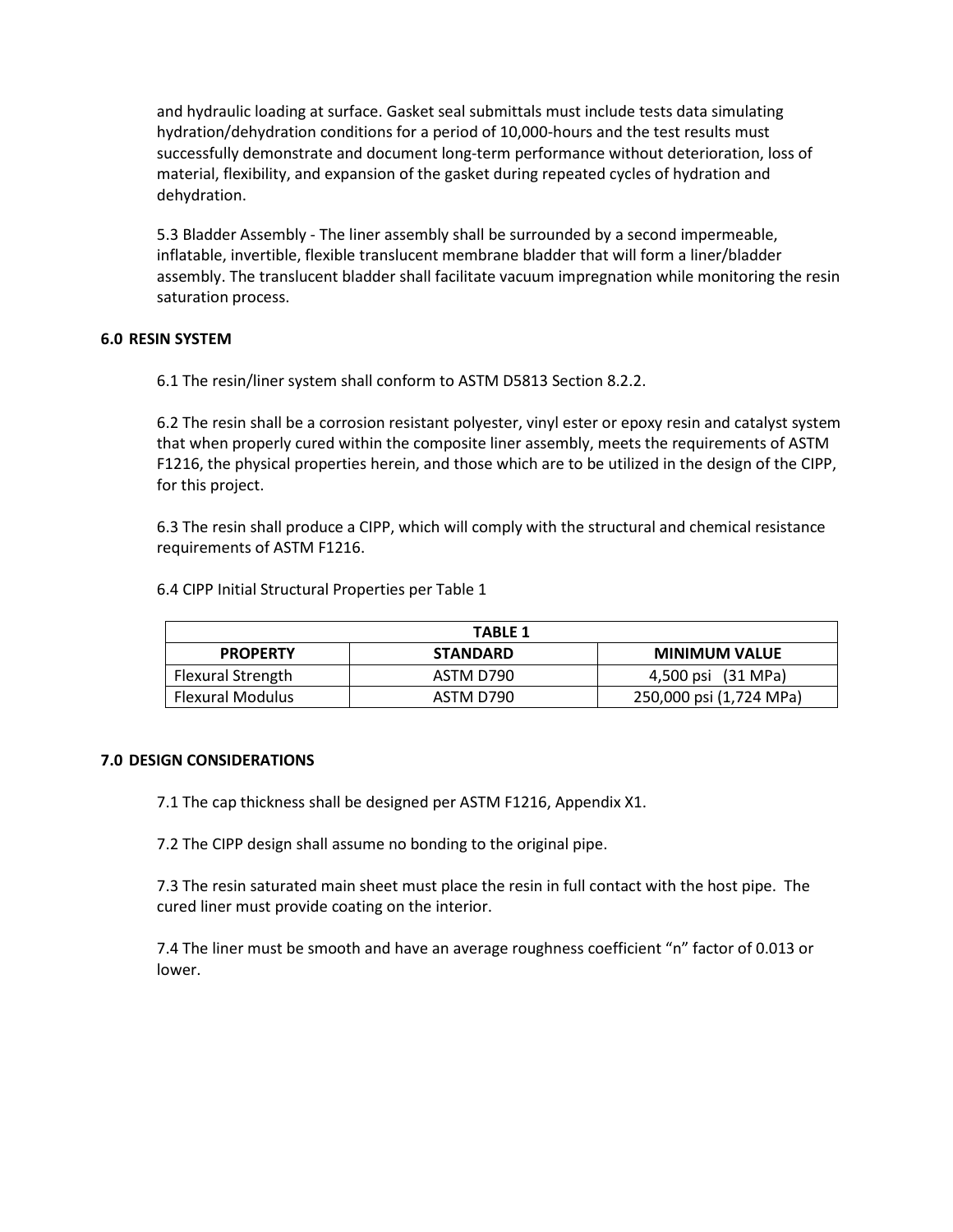#### **8.0 REFERENCES**

8.1 ASTM F1216 - Standard Practice for Rehabilitation of Existing Pipelines and Conduits by the Inversion and Curing of a Resin-Impregnated Tube.

8.2 ASTM F3240-17 Standard Practice for Installation of Seamless Molded Hydrophilic Gaskets (SMHG) for Long-Term Watertightness of Cured-in-Place Rehabilitation of Main and Lateral Pipelines.

8.3 ASTM D790 - Standard Test Methods for Flexural Properties of Unreinforced and Reinforced Plastics and Electrical Insulating Materials.

8.4 ASTM D792 - Standard Test Methods for Density and Specific Gravity of Plastics by displacement.

8.5 ASTM D2990 - Standard Test Methods for Tensile, Compressive, and Flexural Creep and Creep-Rupture of Plastics.

8.6 ASTM D5813 - Standard Specification for Cured-in Place Thermosetting Resin Sewer Pipe.

**NOTE:** The ASTM F1216 standard is referenced for purposes of tube design considerations for a CIPP liner.

#### **9.0 INSTALLATION RECOMMENDATIONS**

9.1 Access Safety - Prior to entering access areas such as manholes, an excavation pit, performing inspection or cleaning operations, an evaluation of the atmosphere to determine the presence of toxic or flammable vapors or lack of oxygen shall be undertaken in accordance with local, state, or federal safety regulations.

9.2 Cleaning and Inspection - As per NASSCO Standards.

9.3 Accessing the Lateral Pipe - A cleanout is strongly recommended to ensure a successful installation by providing camera access to facilitate proper location and placement of the seal.

9.4 Plugging – When steaming, the lateral shall be plugged during and curing of the liner assembly to ensure no flow enters the pipe and no air, steam, or odors will enter the building. When required, the main pipe flow will be by-passed. The pumping system shall be sized for peak flow conditions. The upstream manhole shall be monitored at all times and an emergency deflating system will be incorporated so that the plugs may be removed at any time without requiring confined space entry.

9.5 Inspection of Pipelines - The interior of the pipeline shall be carefully inspected to determine the location of any condition that shall prevent proper installation, such as roots, severe offsets, and collapsed or crushed pipe sections. Experienced personnel trained in locating breaks, obstacles, and service connections by closed circuit television shall perform inspection of pipelines.

9.6 Line Obstructions - The existing mainline pipe shall be clear of obstructions that prevent the proper insertion and expansion of the sealing system.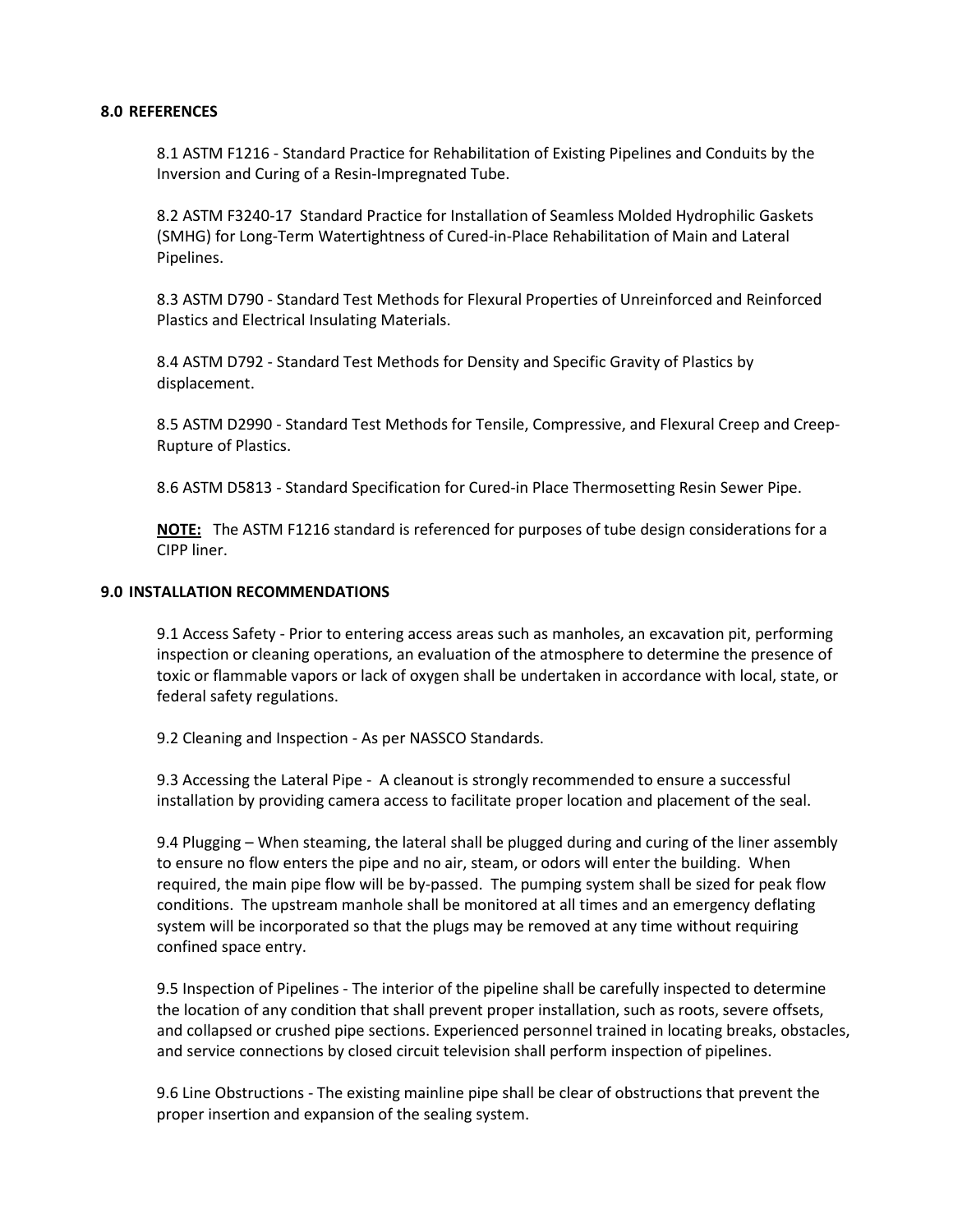9.7 Resin Impregnation – The entire mainline tube shall be saturated with the resin system (wetout) under controlled vacuum conditions. The volume of resin used shall be sufficient to fill all voids in the textile lining material at nominal thickness and diameter. The volume shall be adjusted by adding 5% to 10% excess resin for the change in resin volume due to polymerization and to allow for any migration of resin into the cracks and joints in the original pipe. No dry or unsaturated area in the mainline sheet shall be acceptable upon visual inspection.

9.8 Liner Insertion -The main bladder and flat textile sheet (main liner tube) shall be wrapped around a "T-Launcher" launching device, formed into a tube and secured by use of rubber bands. A seamless molded cylindrical gasket shall be attached to the main liner tube by use of stainless steel snaps. [Alternatively, when the cylindrical gasket is not used, the four hydrophilic O-rings may be used to secure the main bladder and flat textile sheet to the launching device.] The gasket shall be firmly seated against the mainline pipe liner. The launching device is inserted into the pipe and pulled to the point of repair. The pull is complete when the connection gasket is exactly aligned with the lateral pipe connection. The mainline liner is supported on a rigid T-Launcher device that is elevated above the pipe invert through the use of a rotating skid system. The liner assembly shall not be contaminated or diluted by exposure to dirt or debris during the pull.

9.9 Bladder -The main bladder shall be inflated causing the main sheet to unwrap and expand: pressing the main tube firmly into contact with the main pipe and embedding the gasket [or hydrophilic O-rings] between the main tube and the main pipe at the lateral opening. The bladder assembly shall extend beyond each end of the liner, so the liner remains open-ended, and no cutting shall be required.

#### 10.0 **CIPP PROCESSING**

10.1 Curing - After the liner has been fully inflated, pressure is maintained pressing the liner firmly against the inner pipe wall until the liner is cured at ambient temperatures or by steam. The heating equipment shall be capable of delivering a mixture of steam and air throughout the liner bladder assembly to uniformly raise the liner temperature above the temperature required to cure the resin. The curing of the CIPP shall take into account the existing pipe material, the resin system, and ground conditions (temperature, moisture level, and thermal conductivity of the soil). The heat source temperatures shall be monitored and logged during the cure and cool down cycles. The manufacturer's recommended cure schedule shall be submitted and followed.

10.2 CIPP Processing - Curing shall be complete without pressure interruption with air or a mixture of air and steam for the proper duration of time per the resin manufacturer's recommendations. The curing process is complete when the temperature of the CIPP falls back to 100 degrees Fahrenheit or less.

#### 11.0 **FINISH**

11.1 The Finished CIPP - It shall be a homogenous CIPP liner assembly located at the main/lateral interface closing off the lateral. The CIPP shall be smooth with minimal wrinkling and shall increase flow rate. The profile of the hydrophilic molded gaskets should be visible and verifiable during postvideo inspection on liners 6mm or thinner thickness. The CIPP shall be free of dry spots, lifts, and delamination. The CIPP shall include a textile taper at each end providing a smooth transition to